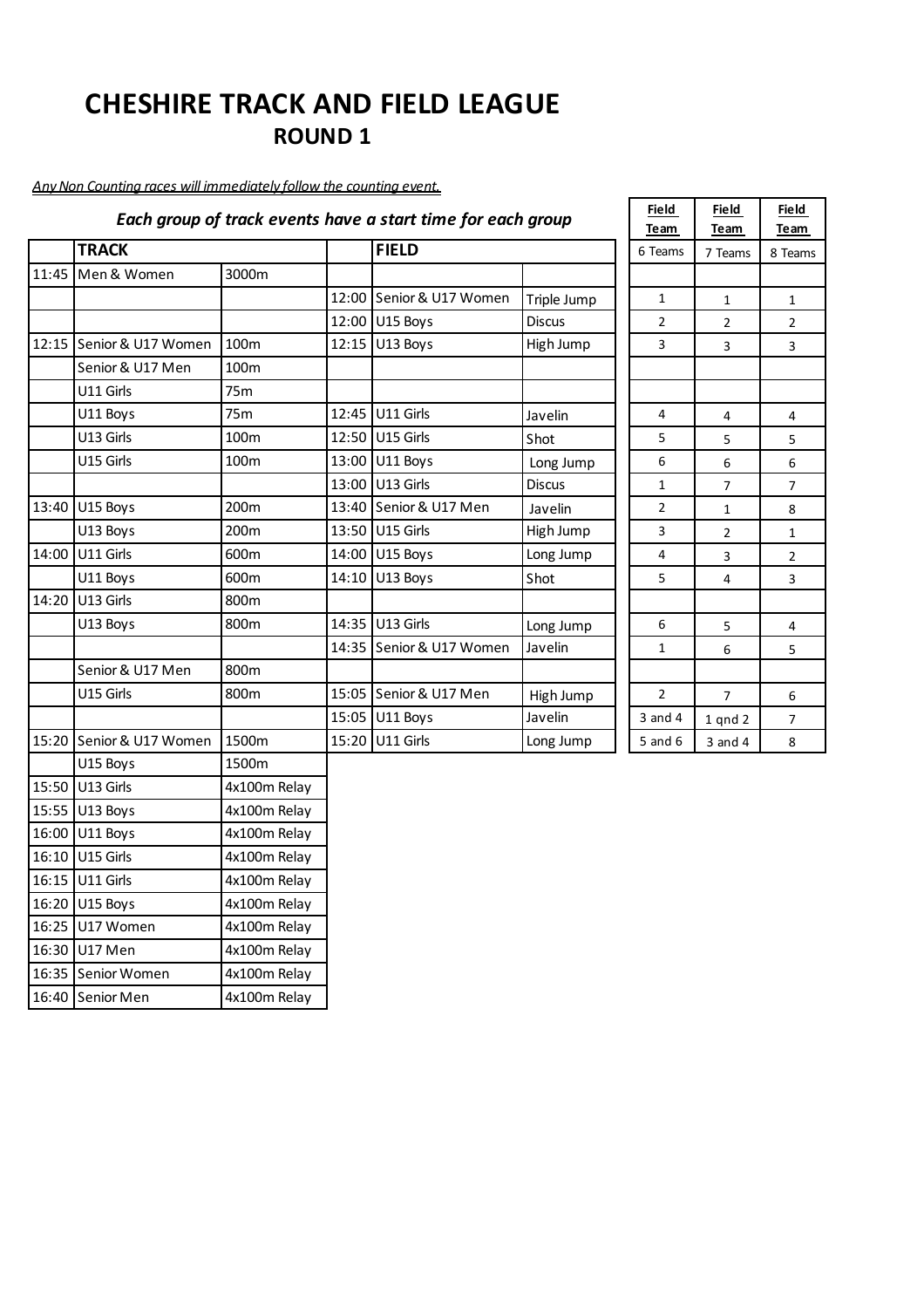### *Any Non Counting races will immediately follow the counting event.*

16:30 U17 Men 4x100m Relay 16:35 Senior Women 4x400m Relay 16:40 Senior Men 4x400m Relay

|              |                          |                  |       | Each group of track events have a start time for each group |               | <b>Field</b><br>Team | <b>Field</b><br>Team | <b>Field</b><br>Team |  |
|--------------|--------------------------|------------------|-------|-------------------------------------------------------------|---------------|----------------------|----------------------|----------------------|--|
| <b>TRACK</b> |                          |                  |       | <b>FIELD</b>                                                |               | 6 Teams              | 7 Teams              | 8 Teams              |  |
|              | 11:45 Men & Women        | 3000m            |       |                                                             |               |                      |                      |                      |  |
|              |                          |                  | 12:00 | Senior & U17 Women                                          | High Jump     | 3                    | 3                    | 3                    |  |
|              |                          |                  |       | 12:00 Senior & U17 Men                                      | Hammer        | 4                    | 4                    | 4                    |  |
|              |                          |                  | 12:00 | U15 Girls                                                   | Long Jump     | 5                    | 5                    | 5                    |  |
|              | 12:15   Senior & U17 Men | 200 <sub>m</sub> |       |                                                             |               |                      |                      |                      |  |
|              | Senior & U17 Women       | 200m             |       |                                                             |               |                      |                      |                      |  |
|              | U11 Girls                | 150m             |       |                                                             |               |                      |                      |                      |  |
|              | U11 Boys                 | 150 <sub>m</sub> |       | 12:45 U11 Boys                                              | Javelin       | 6                    | 6                    | 6                    |  |
|              | U13 Boys                 | 100m             |       | 12:55 U11 Girls                                             | Long Jump     | $\mathbf{1}$         | 7                    | 7                    |  |
|              | U15 Boys                 | 100m             |       | 12:55 U15 Boys                                              | Shot          | $\overline{2}$       | 1                    | 8                    |  |
| 13:30        | U13 Girls                | 200m             |       | 13:15 U13 Boys                                              | <b>Discus</b> | 3                    | 2                    | $\mathbf{1}$         |  |
|              | U15 Girls                | 200m             | 13:25 | U15 Boys                                                    | High Jump     | 4                    | 3                    | $\overline{2}$       |  |
|              |                          |                  |       |                                                             |               |                      |                      |                      |  |
|              |                          |                  | 13:45 | U13 Girls                                                   | Shot          | 5                    | 4                    | 3                    |  |
| 14:00        | U11 Girls                | 600m             | 14:00 | Senior & U17 Men                                            | Long Jump     | 6                    | 5                    | 4                    |  |
|              |                          |                  | 14:00 | U15 Girls                                                   | Javelin       | $\mathbf{1}$         | 6                    | 5                    |  |
|              | U11 Boys                 | 600m             |       |                                                             |               |                      |                      |                      |  |
| 14:20        | U13 Girls                | 1200m            |       |                                                             |               |                      |                      |                      |  |
|              |                          |                  | 14:35 | U13 Boys                                                    | Long jump     | $\overline{2}$       | 7                    | 6                    |  |
|              | U15 Boys                 | 800m             | 14:35 | U13 Girls                                                   | High Jump     | 3                    | 1                    | 7                    |  |
|              | Senior & U17 Women       | 800m             |       |                                                             |               |                      |                      |                      |  |
| 15:05        | U15 Girls                | 1500m            | 15:05 | U11 Girls                                                   | Javelin       | 4 and 5              | $2$ and $3$          | 8                    |  |
|              | U13 Boys                 | 1500m            | 15:20 | U11 Boys                                                    | Long Jump     | 6 and 1              | 4 and 5              | 1                    |  |
|              |                          |                  | 15:20 | Senior & U17                                                | Women Shot    | $\overline{2}$       | 6                    | $\overline{2}$       |  |
|              | Senior & U17 Men         | 1500m            |       |                                                             |               |                      |                      |                      |  |
|              | 15:50 U13 Girls          | 4x100m Relay     |       |                                                             |               |                      |                      |                      |  |
|              | 15:55 U15 Boys           | 4x100m Relay     |       |                                                             |               |                      |                      |                      |  |
|              | 16:00 U11 Girls          | 4x100m Relay     |       |                                                             |               |                      |                      |                      |  |
|              | 16:10 U15 Girls          | 4x100m Relay     |       |                                                             |               |                      |                      |                      |  |
|              | 16:15 U11 Boys           | 4x100m Relay     |       |                                                             |               |                      |                      |                      |  |
|              | 16:20 U13 Boys           | 4x100m Relay     |       |                                                             |               |                      |                      |                      |  |
|              | 16:25 U17 Women          | 4x100m Relay     |       |                                                             |               |                      |                      |                      |  |

┱

┱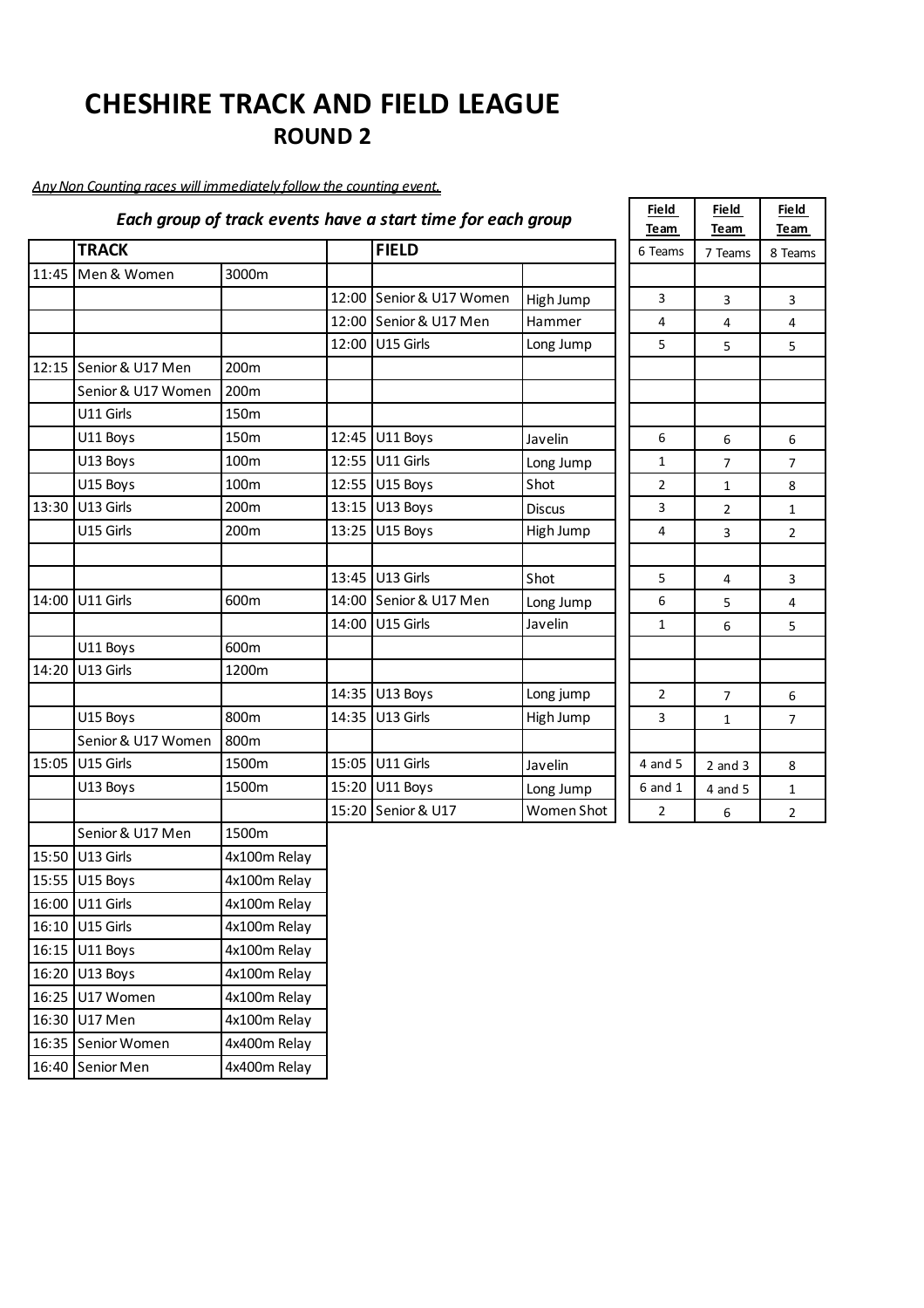### *Any Non Counting races will immediately follow the counting event.*

16:15 U11 Girls 4x100m Relay 16:20 U15 Boys 4x100m Relay 16:25 U17 Women 4x100m Relay 16:30 U17 Men 4x100m Relay 16:35 Senior Women 4x100m Relay 16:40 Senior Men 4x100m Relay

|       |                    |                 |       | Each group of track events have a start time for each group |               | <b>Field</b><br>Team | <b>Field</b><br>Team | <b>Fie</b><br>Tea |
|-------|--------------------|-----------------|-------|-------------------------------------------------------------|---------------|----------------------|----------------------|-------------------|
|       | <b>TRACK</b>       |                 |       | <b>FIELD</b>                                                |               | 6 Teams              | 7 Teams              | 8 Te              |
| 11:45 | Men & Women        | 3000m           |       |                                                             |               |                      |                      |                   |
|       |                    |                 | 12:00 | U13 Boys                                                    | High Jump     | 5                    | 5                    | 5                 |
|       |                    |                 | 12:00 | Senior & U17 Women                                          | <b>Discus</b> | 6                    | 6                    | 6                 |
|       |                    |                 | 12:00 | Senior & U17 Men                                            | Triple Jump   | $\mathbf{1}$         | $\overline{7}$       | 7                 |
| 12:15 | Senior & U17 Women | 100m            |       |                                                             |               |                      |                      |                   |
|       | Senior & U17 Men   | 100m            |       |                                                             |               |                      |                      |                   |
|       | U11 Girls          | 75m             |       | 12:30 U11 Boys                                              | Long Jump     | $\overline{2}$       | 1                    | 8                 |
|       | U11 Boys           | 75 <sub>m</sub> | 12:40 | U11 Girls                                                   | Javelin       | $\overline{3}$       | $\overline{2}$       | 1                 |
|       | U13 Girls          | 100m            | 12:50 | U15 Girls                                                   | Shot          | 4                    | 3                    | $\overline{2}$    |
|       | U15 Girls          | 100m            |       |                                                             |               |                      |                      |                   |
|       |                    |                 | 13:10 | U15 Boys                                                    | Long Jump     | 5                    | $\overline{4}$       | 3                 |
| 13:40 | U13 Boys           | 200m            | 13:40 | U13 Girls                                                   | Javelin       | 6                    | 5                    | 4                 |
|       | U15 Boys           | 200m            | 13:50 | U15 Girls                                                   | High Jump     | $\mathbf{1}$         | 6                    | 5                 |
| 14:00 | U11 Girls          | 600m            |       | 14:00 Senior & U17 Women                                    | Long Jump     | $\overline{2}$       | $\overline{7}$       | 6                 |
|       |                    |                 | 14:00 | U13 Boys                                                    | Shot          | 3                    | $\mathbf{1}$         | 7                 |
|       | U11 Boys           | 600m            | 14:10 | U15 Boys                                                    | Javelin       | 4                    | $\overline{2}$       | 8                 |
| 14:20 | U13 Girls          | 800m            |       |                                                             |               |                      |                      |                   |
|       | U13 Boys           | 800m            | 14:35 | U13 Girls                                                   | Long Jump     | 5                    | 3                    | $\mathbf{1}$      |
|       | Senior & U17 Men   | 800m            |       |                                                             |               |                      |                      |                   |
|       | U15 Girls          | 800m            | 15:05 | U11 Boys                                                    | Javelin       | $6$ and $1$          | 4 and 5              | $\overline{2}$    |
| 15:20 | Senior & U17 Women | 1500m           | 15:20 | U11 Girls                                                   | Long Jump     | $2$ and $3$          | 6 and 7              | 3                 |
|       |                    |                 | 15:20 | Senior & U17 Men                                            | Shot          | 4                    | $\mathbf{1}$         | 4                 |
|       | U15 Boys           | 1500m           |       |                                                             |               |                      |                      |                   |
| 15:50 | U13 Girls          | 4x100m Relay    |       |                                                             |               |                      |                      |                   |
| 15:55 | U13 Boys           | 4x100m Relay    |       |                                                             |               |                      |                      |                   |
| 16:00 | U11 Boys           | 4x100m Relay    |       |                                                             |               |                      |                      |                   |
|       | 16:10 U15 Girls    | 4x100m Relay    |       |                                                             |               |                      |                      |                   |

| <b>Field</b><br>Team | <u>Field</u><br>Team | <b>Field</b><br>Team    |
|----------------------|----------------------|-------------------------|
| 6 Teams              | 7 Teams              | 8 Teams                 |
|                      |                      |                         |
| 5                    | 5                    | 5                       |
| 6                    | 6                    | 6                       |
| 1                    | 7                    | 7                       |
|                      |                      |                         |
|                      |                      |                         |
| 2                    | $\mathbf 1$          | 8                       |
| 3                    | 2                    | $\mathbf 1$             |
| 4                    | 3                    | 2                       |
|                      |                      |                         |
| 5                    | 4                    | 3                       |
| 6                    | 5                    | $\overline{\mathbf{4}}$ |
| $\overline{1}$       | 6                    | 5                       |
| $\overline{2}$       | 7                    | 6                       |
| 3                    | 1                    | 7                       |
| 4                    | $\overline{c}$       | 8                       |
|                      |                      |                         |
| 5                    | 3                    | 1                       |
|                      |                      |                         |
| $6$ and $1$          | 4 and 5              | $\overline{\mathbf{c}}$ |
| $2$ and $3$          | 6 and 7              | 3                       |
| 4                    | 1                    | 4                       |